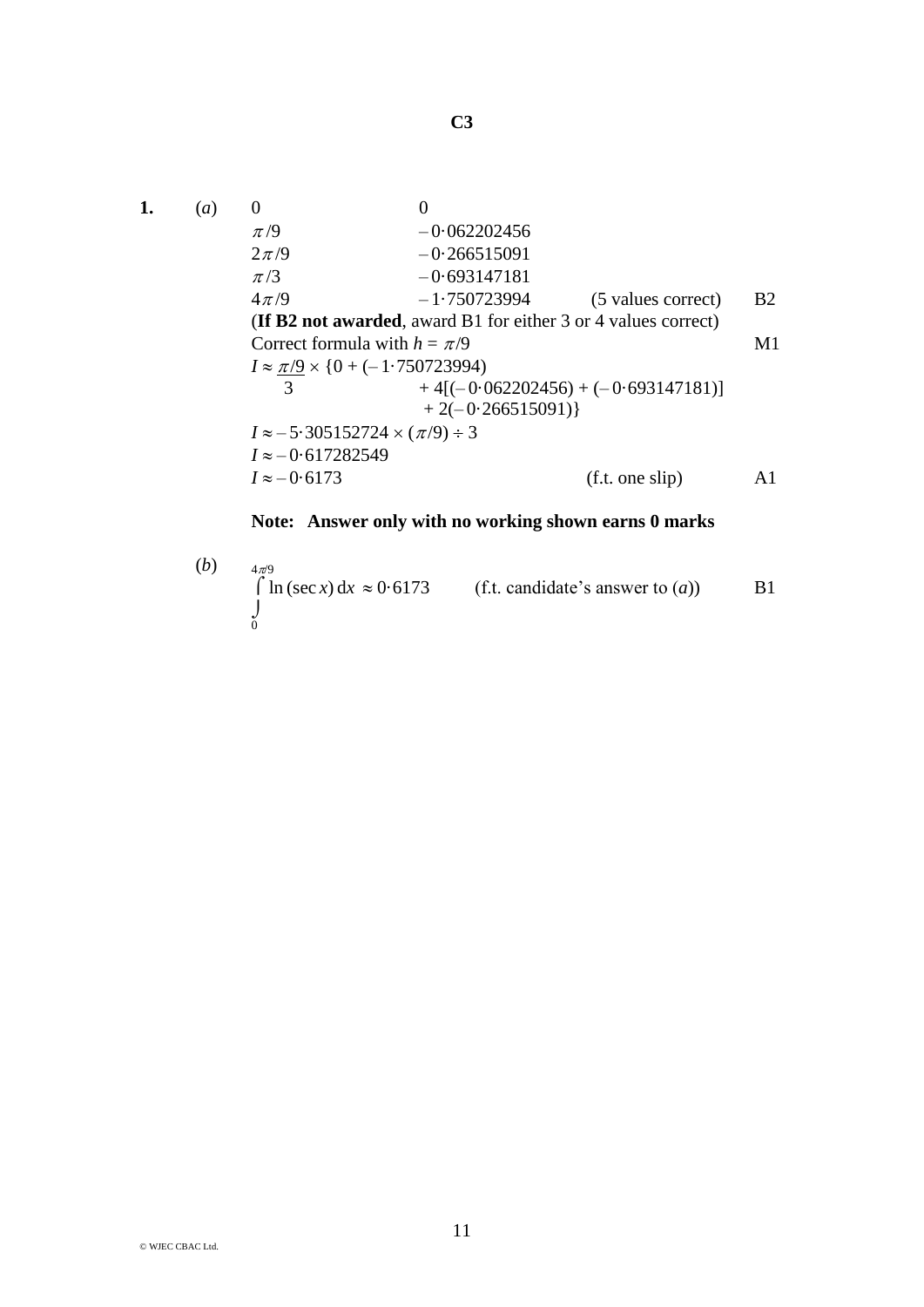**2.**  $(a)$ 

7 cosec<sup>2</sup> 
$$
\theta
$$
 - 4 (cosec<sup>2</sup>  $\theta$  - 1) = 16 + 5 cosec  $\theta$   
\n(correct use of cot<sup>2</sup>  $\theta$  = cosec<sup>2</sup>  $\theta$  - 1) M1  
\nAn attempt to collect terms, form and solve quadratic equation  
\nin cosec  $\theta$ , either by using the quadratic formula or by getting the  
\nexpression into the form (*a* cosec  $\theta$  + *b*)(*c* cosec  $\theta$  + *d*),  
\nwith  $a \times c$  = candidate's coefficient of cosec<sup>2</sup>  $\theta$  and  $b \times d$  = candidate's  
\nconstant  
\n3 cosec<sup>2</sup>  $\theta$  - 5 cosec  $\theta$  - 12 = 0  $\Rightarrow$  (cosec  $\theta$  - 3)(3 cosec  $\theta$  + 4) = 0  
\n $\Rightarrow$  cosec  $\theta$  = 3, cosec  $\theta$  = - $\frac{4}{3}$   
\n $\Rightarrow$  sin  $\theta$  =  $\frac{1}{3}$ , sin  $\theta$  = - $\frac{3}{3}$   
\n $\Rightarrow$  4  
\n $\theta$  = 19.47°, 160.53°  
\n $\theta$  = 311.41°, 228.59°  
\nNote: Subtract 1 mark for each additional root in range for each  
\nbranch, ignore roots outside range.  
\nsin  $\theta$  = +, –, f.t. for 3 marks, sin  $\theta$  = –, –, f.t. for 2 marks  
\nsin  $\theta$  = +, +, f.t. for 1 mark  
\nsee  $\phi$  > 1, each value of 1200000 $\phi$  > 7

(b) 
$$
\sec \phi \ge 1
$$
,  $\csc \phi \ge 1$  and thus  $4 \sec \phi + 3 \csc \phi \ge 7$  E1

3. (a) 
$$
\frac{d(x^3)}{dx} = 3x^2
$$
  $\frac{d(1)}{dx} = 0$   $\frac{d(\pi^2/4)}{dx} = 0$  B1

$$
\frac{d(2x \cos y) = 2x (-\sin y) \frac{dy}{dx} + 2 \cos y
$$
 B1

$$
\frac{d(y^2)}{dx} = 2y \frac{dy}{dx}
$$

$$
\frac{dy}{dx} = \frac{3}{2 - \pi}
$$
 (c.a.o.) B1

(b) 
$$
\frac{d^2y}{dx^2} = \frac{d(x^2y)}{dx} = x^2\frac{dy}{dx} + 2xy
$$
 B1

Substituting 
$$
x^2 y
$$
 for dy in candidate's derived expression for  $\frac{d^2y}{dx^2}$  M1  
\n
$$
\frac{d^2y}{dx^2} = x^2(x^2y) + 2xy = x^4y + 2xy
$$
\n(o.e.)\n  
\n(c.a.o.)\n  
\nA1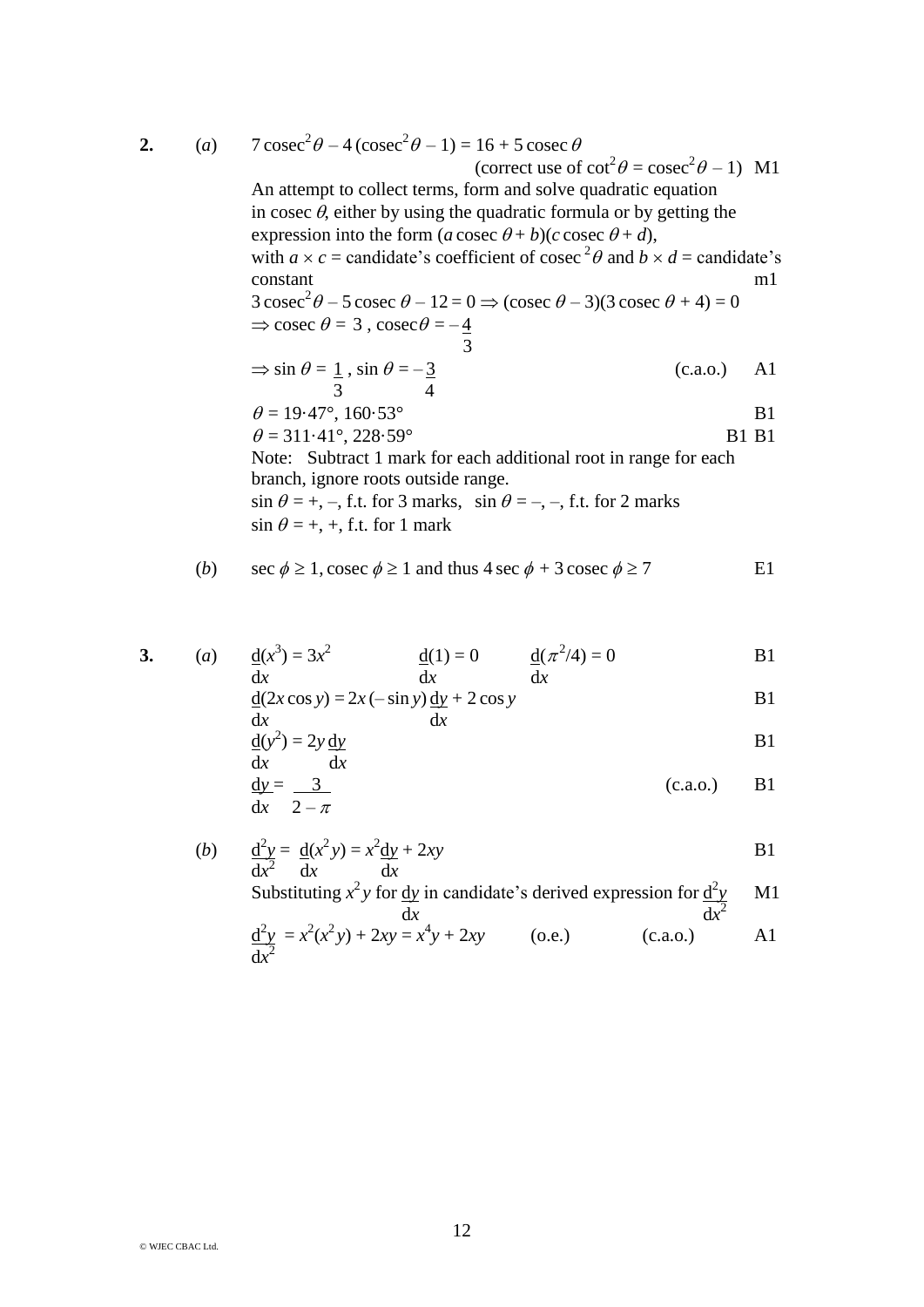4. (a) candidate's *x*-derivative = 
$$
\frac{1}{1+t^2}
$$
 B1

candidate's y-derivative = 
$$
\frac{1}{t}
$$
 B1

$$
\frac{dy}{dx} = \frac{\text{candidate's } y\text{-derivative}}{\text{candidate's } x\text{-derivative}} \quad \text{M1}
$$
\n
$$
\frac{dy}{dx} = \frac{1+t^2}{t} \quad \text{A1}
$$

(b) 
$$
\frac{d}{dt} \left[ \frac{dy}{dx} \right] = -t^{-2} + 1
$$
 (o.e.) B1

Use of 
$$
\frac{d^2y}{dx^2} = \frac{d}{dt} \left( \frac{dy}{dx} \right) \div
$$
 candidate's *x*-derivative  
M1

$$
\frac{d^2y}{dx^2} = (-t^{-2} + 1)(1 + t^2)
$$
 (o.e.) (f.t. one slip) A1

$$
\frac{d^2y}{dx^2} = 0 \Rightarrow t = 1
$$
 (c.a.o.) A1

$$
\frac{d^2y}{dx^2} = 0 \Rightarrow x = \frac{\pi}{4}
$$
 (f.t. candidate's derived value for *t*) A1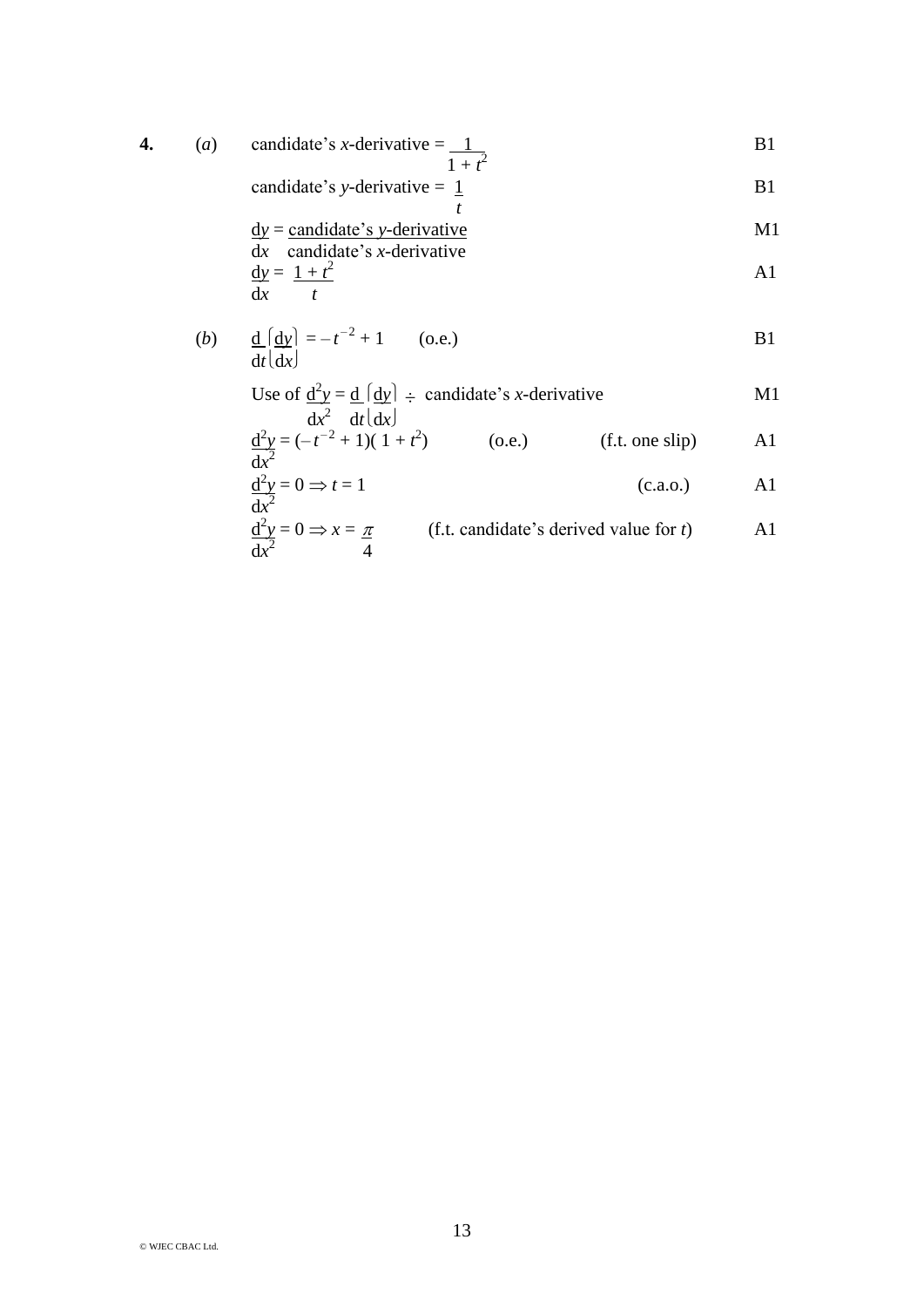**5.** (*a*)



Correct shape for  $y = cos^{-1}x$  B1 A straight line with negative *y*-intercept and positive gradient intersecting once with  $y = cos^{-1}x$  in the first quadrant. B1

(b) 
$$
x_0 = 0.4
$$
  
\n $x_1 = 0.431855896$   $(x_1 \text{ correct, at least 4 places after the point})$  B1  
\n $x_2 = 0.424849379$   
\n $x_3 = 0.426400166$   
\n $x_4 = 0.426057413 = 0.4261$   $(x_4 \text{ correct to 4 decimal places})$  B1  
\nLet  $h(x) = \cos^{-1}x - 5x + 1$   
\nAn attempt to check values or signs of  $h(x)$  at  $x = 0.42605$ ,  
\n $x = 0.42615$  M1  
\n $h(0.42605) = 4.24 \times 10^{-4} > 0$ ,  $h(0.42615) = -1.86 \times 10^{-4} < 0$  A1  
\nChange of sign  $\Rightarrow \alpha = 0.4261$  correct to four decimal places A1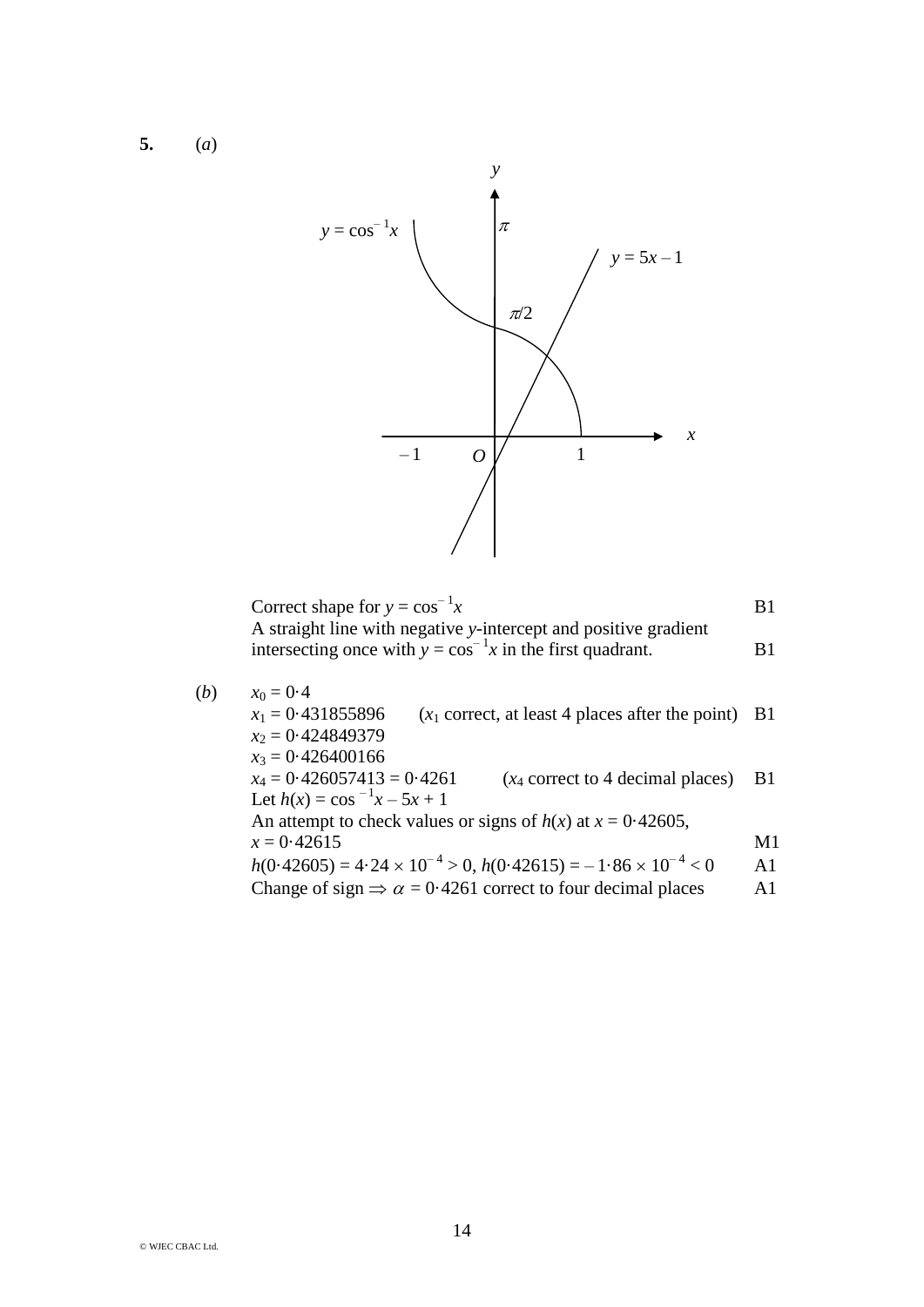6. (a) (i) 
$$
\frac{dy}{dx} = \frac{a + bx}{a^2 + bx}
$$
 (including  $a = 1, b = 0$ ) M1

$$
\frac{dx}{dx} = \frac{4x^2 - 3x - 5}{4x^2 - 3x - 5}
$$

(ii) 
$$
\frac{dy}{dx} = e^{\sqrt{x}} \times f(x) \qquad (f(x) \neq 1, 0)
$$

$$
\frac{dy}{dx} = e^{\sqrt{x}} \times \frac{1}{2} x^{-1/2}
$$
  
(iii) 
$$
\frac{dy}{dx} = \frac{(a - b\sin x) \times m\cos x - (a + b\sin x) \times k\cos x}{(a - b\sin x)^2}
$$

dx 
$$
(a - b \sin x)^2
$$
  
\n $(m = \pm b, k = \pm b)$  M1  
\n $\underline{dy} = (a - b \sin x) \times b \cos x - (a + b \sin x) \times (-b) \cos x$  A1

$$
\frac{dx}{dy} = \frac{(a - b\sin x)^2}{\frac{(a - b\sin x)^2}{2}}
$$

$$
\frac{d}{dx} \left( a - b \sin x \right)^2
$$

(b) 
$$
\underline{d}(\cot x) = \underline{d}(\tan x)^{-1} = (-1) \times (\tan x)^{-2} \times f(x)
$$
 (f(x) \ne 1, 0) M1  
\n $\frac{dx}{dx}$   
\n $\underline{d}(\tan x)^{-1} = (-1) \times (\tan x)^{-2} \times \sec^2 x$   
\n $\frac{d}{dx}(\tan x)^{-1} = -\csc^2 x$  (convincing) A1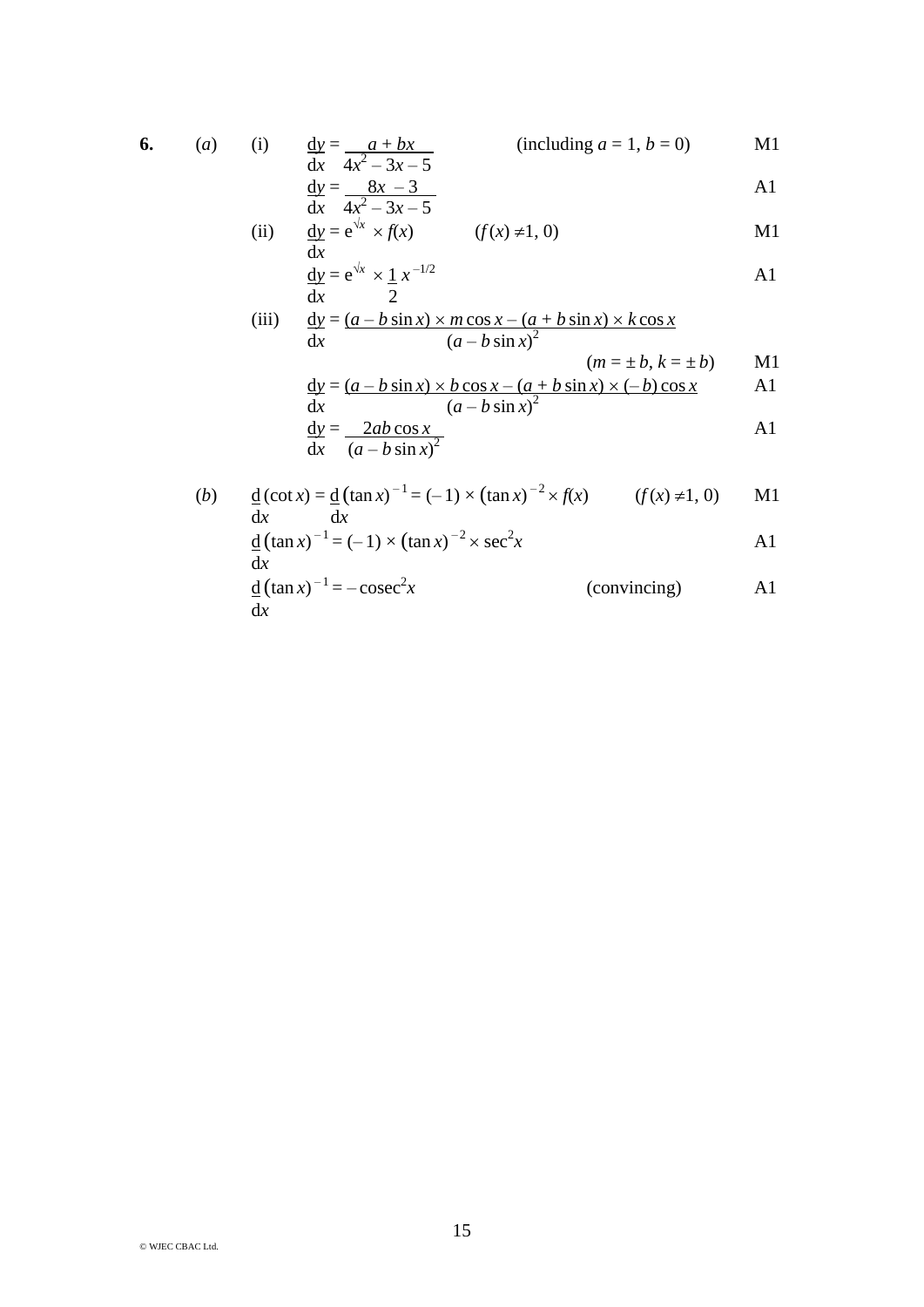$$
7. \qquad (a) \qquad (i)
$$

$$
\int \frac{7x^2 - 2}{x} dx = \int \frac{7x}{x} dx - \int \frac{2}{x} dx
$$

Correctly rewriting as two terms and an attempt to integrate

$$
\int \frac{7x^2 - 2}{x} dx = \frac{7x^2 - 2\ln x + c}{2}
$$
 A1 A1

(ii) 
$$
\int \sin\left(\frac{2x}{3} - \pi\right) dx = k \times \cos\left(\frac{2x}{3} - \pi\right) + c
$$
  
\n
$$
\int (k = -1, -\frac{3}{2}, \frac{3}{2}, -\frac{2}{3})
$$
 M1  
\n
$$
\int \sin\left(\frac{2x}{3} - \pi\right) dx = -\frac{3}{2} \times \cos\left(\frac{2x}{3} - \pi\right) + c
$$
 A1

## **Note: The omission of the constant of integration is only penalised once**.

(b) 
$$
\int (5x-14)^{-1/4} dx = \frac{k \times (5x-14)^{3/4}}{3/4}
$$
  $(k = 1, 5, \frac{1}{5})$  M1

$$
\int_{0}^{3} (5x - 14)^{-1/4} dx = \frac{1}{5} \times \frac{(5x - 14)^{3/4}}{3/4}
$$

A correct method for substitution of the correct limits limits in an expression of the form  $m \times (5x - 14)^{3/4}$  $3/4$  M1

$$
\int_{\frac{3}{3}}^{6} (5x - 14)^{-1/4} dx = \frac{28}{15}
$$
 ( = 1.867)

(f.t. only for solutions of  $28 (= 9.333)$  and  $140 (= 46.667)$ ) 3 3 from  $k = 1$ ,  $k = 5$  respectively) A1

## **Note: Answer only with no working shown earns 0 marks**

| $\left( a\right)$ | Trying to solve either $3x - 5 \le 1$ or $3x - 5 \ge -1$ |                     | M1. |
|-------------------|----------------------------------------------------------|---------------------|-----|
|                   | $3x-5 \leq 1 \Rightarrow x \leq 2$                       |                     |     |
|                   | $3x-5\geq -1 \Rightarrow x\geq 4/3$                      | (both inequalities) | Al  |
|                   | Required range: $\frac{4}{3} \le x \le 2$                | (f.t. one slip)     | Al  |
|                   |                                                          |                     |     |

## **Alternative mark scheme**

| $(3x-5)^2 \leq 1$                                            |                                    |     |
|--------------------------------------------------------------|------------------------------------|-----|
| (squaring both sides, forming and trying to solve quadratic) |                                    | M1  |
| Critical values $x = \frac{4}{3}$ and $x = 2$                |                                    | A 1 |
| Required range: $\frac{4}{3} \le x \le 2$                    | (f.t. one slip in critical values) | A1  |
|                                                              |                                    |     |

(b) 
$$
{}^{4}/_{3} \le 1/y \le 2
$$
  
\n ${}^{1}/_{2} \le y \le {}^{3}/_{4}$   
\n(f.t. candidate's  $a \le x \le b, a > 0, b > 0$ )  
\n(f.t. candidate's  $a \le x \le b, a > 0, b > 0$ )  
\nA1